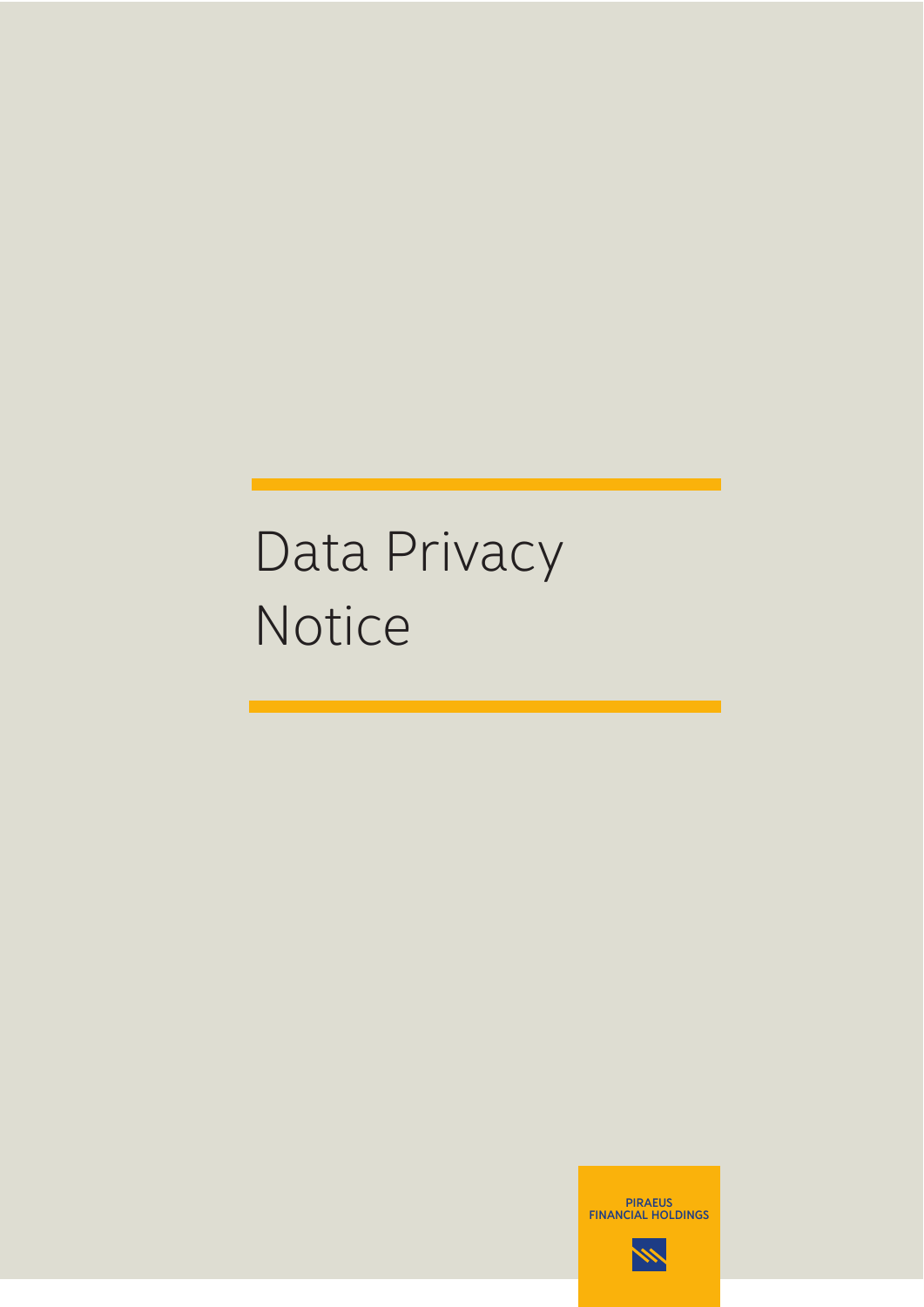

The Public Limited Company (Company) under the company name "Piraeus **Financial Holdings", which has its registered head office in Athens (4 Amerikis Str.), VAT No.: 094014298, Tax Office: Athens Tax Office for Commercial Companies (FAEE), General Commercial Registry (GEMI) No.: 225501000, in its capacity as the Controller of Personal Data, hereinafter referred to as the "Company", in the context of the General Data Protection Regulation (EU) 2016/679 which shall enter into force on 25/05/2018, hereinafter referred to as the "GDPR", as currently applicable, shall hereby provide the following update on the processing of your personal data and your rights as the data subject. The new Regulation shall replace the existing legal framework on the protection of individuals from the processing of personal data. As of the aforementioned date, any reference in the provisions of Law no. 2472/1997 shall refer to the provisions of the new "GDPR", as well as Law 4624/2019, as in force, which includes measures for the implementation of the GDPR**

**This notice is addressed to individuals who perform any transaction with the Company, including but not limited to Customers who have maintained a permanent relationship with the Company or passing Customers, their respective legal representatives, as well as their special or universal successors, to representatives of legal persons and to any natural person who has business relations with the Company in any capacity.**

**Personal data processing is the collection, recording, organisation, structuring, storage, adaptation or alteration, retrieval, consultation, use, transmission, restriction or erasure of personal data which was or will be brought to the attention of the Company, either as part of your business relations with it or as part of any update which is received by the Company from any third party, a natural or legal person or public sector body, while exercising a legal right of their own or the Company.**

**In compliance with the current legislative framework, the Company has taken all steps required, by implementing all appropriate technical and organizational measures for the lawful adherence, processing and safe retention of personal data files, and is committed to ensure and protect in every way the processing of your personal data against any loss or leakage, alteration, transfer or any other unlawful processing.**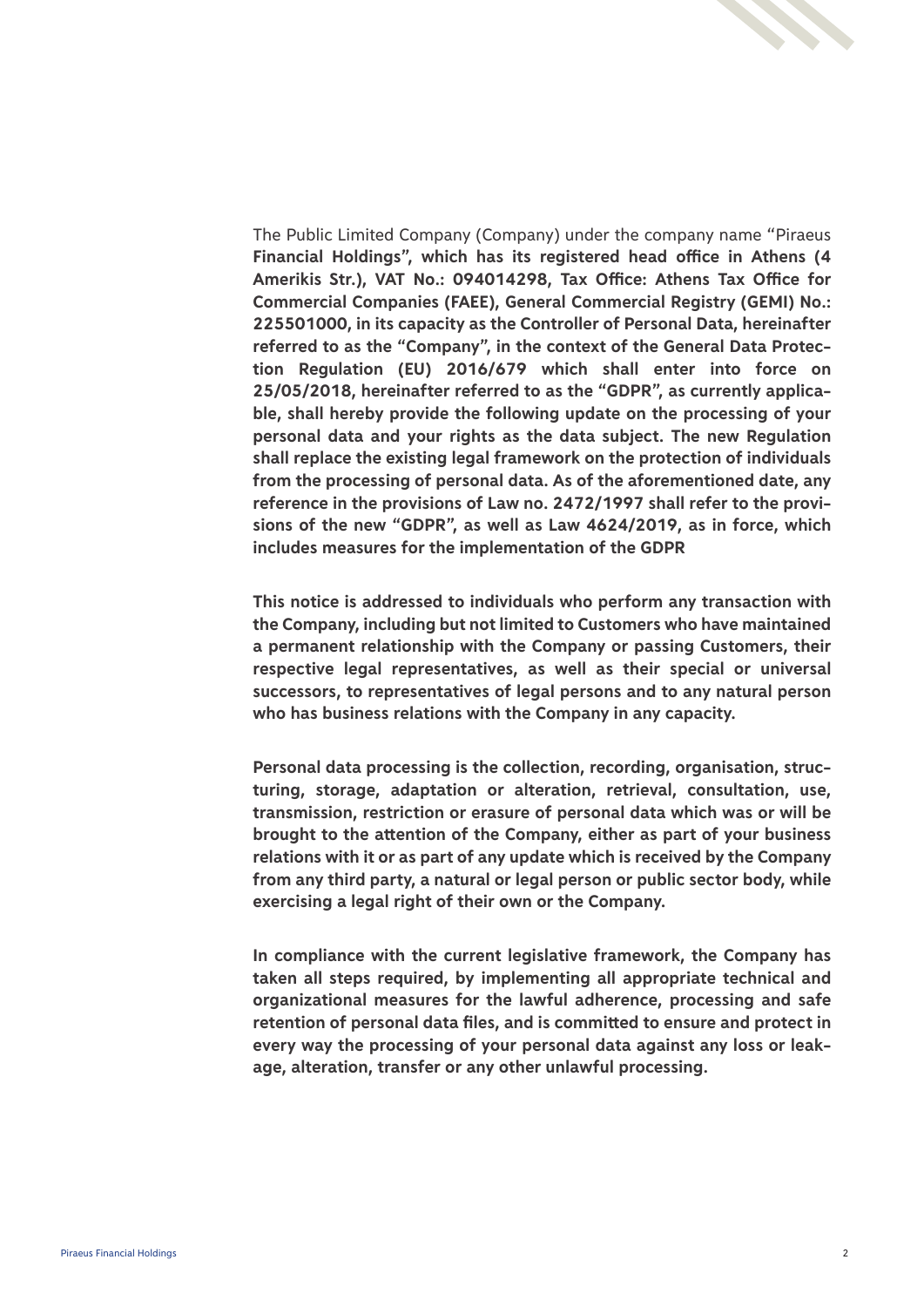

**A. Which personal data we process and where we collect them from**

- $\blacksquare$  The Company processes your personal data, which you or your legal representatives have submitted or will submit to the Company, which are necessary for the commencement, continuation and execution of your business relations with the Company, either existing or future ones, depending on the product or service provided and the current applicable procedures and policies of the Company. The personal data you provide the Company with / submit to the Company must be complete and accurate and shall be diligently and immediately updated by you, in case they were altered or whenever deemed necessary by the Company in order to preserve your business relations or to fulfill any of its obligations pursuant to the law and the respective applicable regulatory provisions.
- The Company shall also process your personal data which were received or brought to its attention by any third party, a natural or legal person or public sector body, and which are necessary either to achieve the Company's or any third party's legitimate interests, or to perform the Company's tasks which are carried out in the public interest (e.g., tax and insurance bodies).
- The Company may also process your data which it has collected from other third parties, such as publicly accessible sources (e.g., Commercial Registries, Internet), provided that said data are necessary for the purposes of the processing.
- $\blacksquare$  In order to initiate and continue its business relationship with its Customers and to open a deposit account for any individual, the Company shall collect and process at least the following personal data: Full name, father's name, details of identity card/passport or any other official identification document, permanent residence, home address, correspondence address, email address, business details and business address, tax residence, tax identification number, telephone number (fixed and /or mobile) and specimen of signature (physical or electronic). Where appropriate, you may be requested to submit additional details, provided that these data are considered as prerequisite for the commencement or continuation of a specific business relationship.
- For insurance products available through the Company, as an insurance intermediary, you will be asked for the information required by the insurance company to conclude your insurance policy based on the respective legal or regulatory framework governing their operation.

The collection and processing of your aforementioned personal data by the Company is necessary for the establishment, maintenance and continuation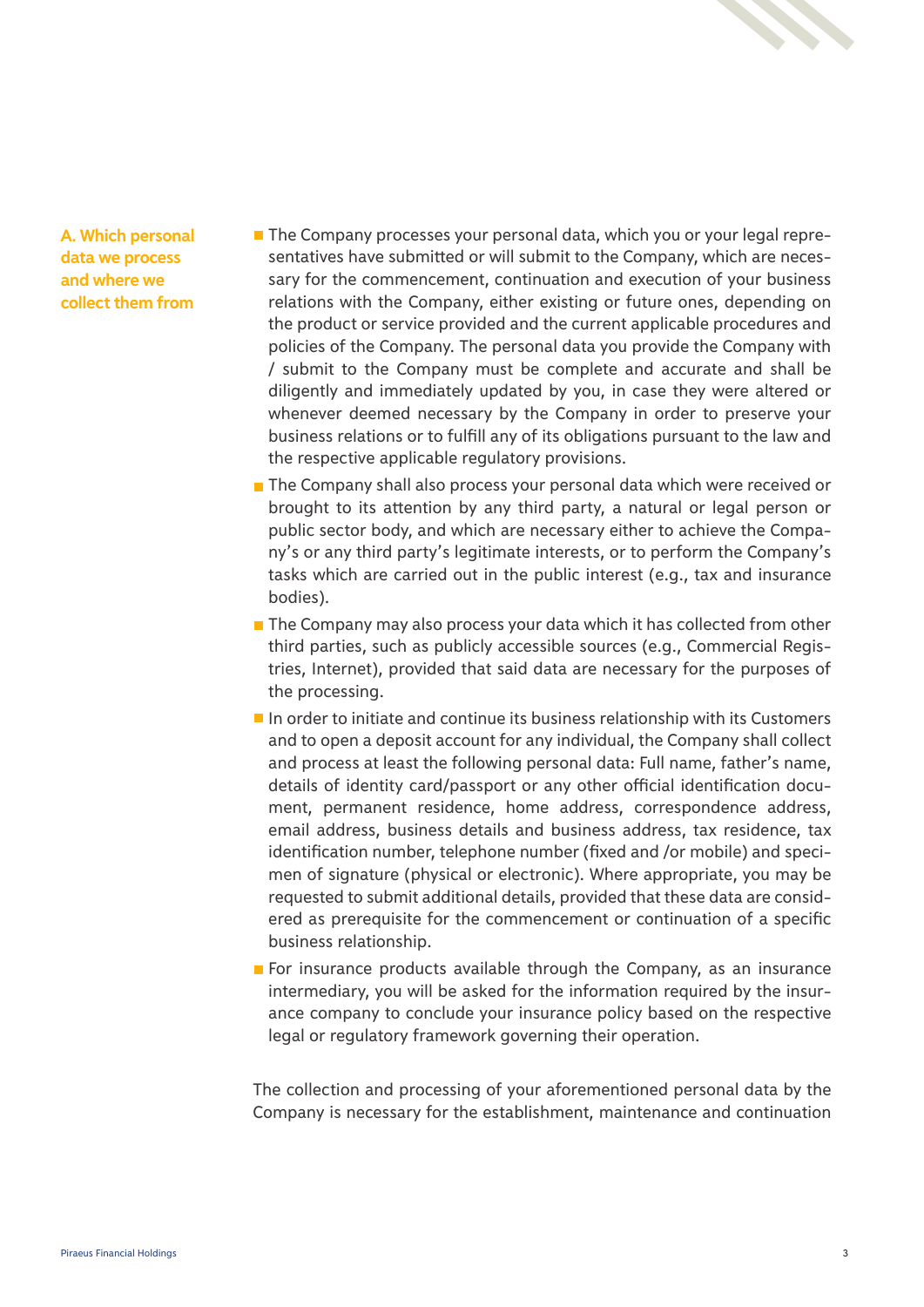

of any business relationship between us. If you object to the provision or processing of your personal data, it may be impossible to establish or continue your cooperation with the Company.

#### **Β. Processing of special categories of personal data**

The Company shall not process any personal data of yours which are related to your racial or ethnic origin, political opinions, religion or philosophical beliefs, trade union membership, genetic or biometric data, which confirm your identification as the data subject, and data concerning health or data concerning your sex life or sexual orientation, unless: a) you have given your explicit consent for a specific purpose; b) these data have been provided to the Company by you or any third party, either natural or legal person, as part of the documentation and safeguard of your and/or the Company's legitimate interests, in its capacity as the Controller; c) processing is necessary to protect your, any other individual's, vital interests; d) the data have been manifestly made public by you; e) processing is necessary for the establishment, exercise or defense of both your legal claims and the Company's, in its capacity as the controller (e.g., incapacity to perform legal acts); f) processing is necessary for reasons of substantial public interest (investigation of any persecuted act under the laws on the prevention and control of money laundering and terrorist financing). In any case, the Company has taken all necessary technical and organizational measures to securely keep and process your personal data belonging to the special categories above.

The personal data of minors shall be processed subject to the prior consent of their parents or the persons who have undertaken their parental responsibility, unless otherwise specified by law. For the purposes hereof, minors are persons who have not attained the age of 18 years. **C. Children-related data**

#### **D. Lawfulness of processing**

The Company shall legally process personal data, provided that processing:

- If is necessary for servicing, supporting and monitoring your business transactions with the Company and the proper execution of any agreements between you and the Company.
- Is necessary in order for the Company to comply with any legal obligations or for the purposes of the legitimate interests pursued by the Company,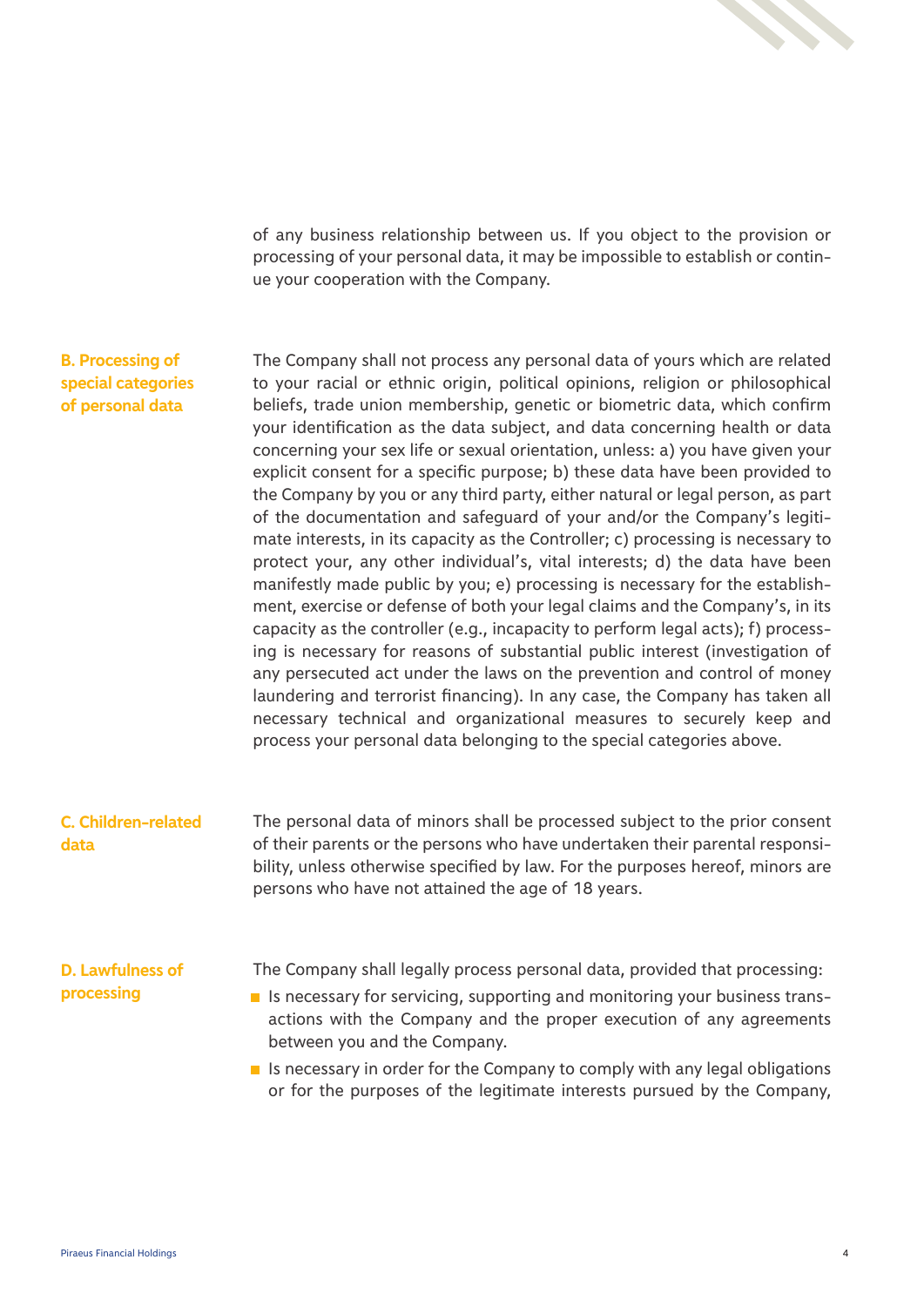

which arise from your business transactions with the Company, or other legal rights of the Company.

- $\blacksquare$  Is necessary for the performance of a task carried out in the public interest, in the context of the current legislative and regulatory framework.
- If is based on your prior explicit consent, if processing is not based on any of the aforementioned legal processing bases.

**E. Withdrawal of consent** You have the right to withdraw your consent, whenever required, at any time without said withdrawal affecting the lawfulness of processing based on consent before its withdrawal. The withdrawal of your consent may be submitted through email at PiraeusFinancialHoldingsDPOOffice@PiraeusHoldings.gr or through mail at DPO Office Amarousiou Chalandriou & 11 Cheimaras str, Marousi, TK. 15125.

**F. Purposes of processing**

The processing of your personal data is related to:

- Servicing, supporting and monitoring your business transactions with the Company, the proper execution of any agreements between you and the Company, the examination of any requests for the provision of the Company's services, the performance of the Company's obligations, in its capacity as the controller or the processor, and the exercise of its legal and contractual rights.
- $\blacksquare$  The service and your facilitation, by providing you with the ability to communicate with an authorized representative, by means of live image broadcast (video conference) and/ or online conversation (web chat) and/ or online telephone conversation (web audio), in the context of the rendering services, subject to your explicit consent.
- $\blacksquare$  The conduct of any audits, as provided for by the current legislative and regulatory framework.
- $\blacksquare$  The registration, recording and archiving of all types of your orders to the Company, which have been given in writing, by electronic means or by telephone, in order to conclude services and for the protection of services.
- The upgrading of the Company's services and the promotion of any services of the Company, the Piraeus Financial Holdings Group and any collaborators of the Company, subject to your prior consent.
- $\blacksquare$  The execution of any requests towards the Company or the investigation of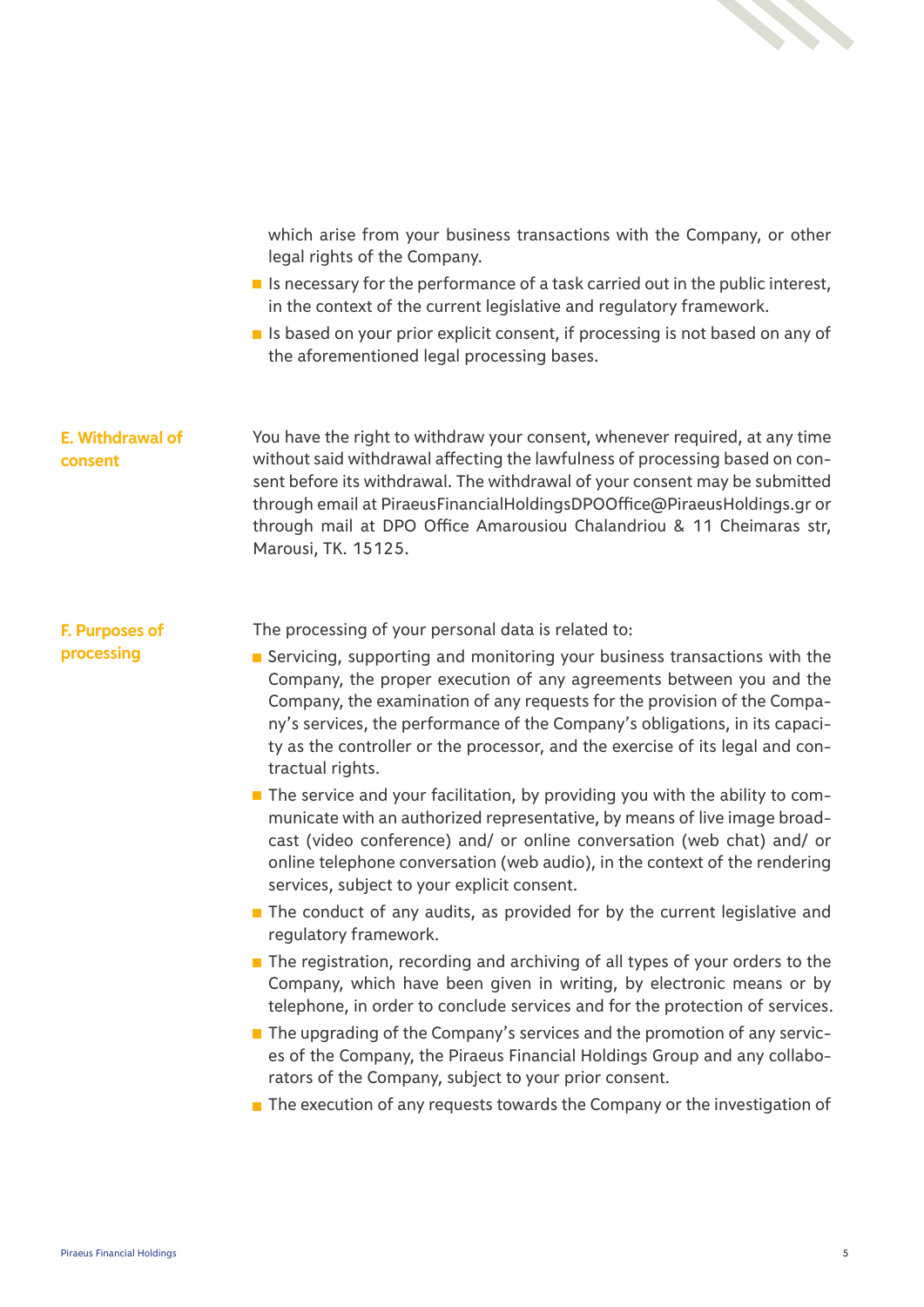

your complaints regarding any products and services offered by the Company.

- The compliance with the Company's legal obligations according to the current legislative and regulatory framework.
- $\blacksquare$  The protection of the Company's legitimate interests in relation, among others, to the following: a) any legal claims of the Company which are raised before the competent judicial or extrajudicial / alternative dispute resolution bodies; b) the prevention of fraud and other criminal acts; c) the assessment and optimization of security procedures and IT systems; d) the management of the Company's operational risk; e) physical security and the protection of persons and property (e.g., video surveillance).

# **G. Automated decision making and profiling**

The Company shall not make any decisions exclusively based on automated personal data processing procedures. However, it may legally make such decisions, including profiling, for monitoring purposes and for the prevention of fraud, at your expense or at the expense of the Company or any third party, as well as for the provision of ensured and reliable services by the Company, or if the processing is necessary for the conclusion or execution of an agreement, which shall be based on personal data received directly by you. The Company may also take such decisions, including profiling, to promote new products and services of the Company, the Piraeus Financial Holdings Group companies and the companies cooperating with the Company and always provided that your prior explicit consent has been given.

## **H. Processing of personal data and profiling for direct marketing purposes**

After the Company has first obtained your consent, it may process your personal data in order to inform you on any products and services provided, which might interest you. For this purpose, the Company processes information regarding the Company's services you use, in order to present you products, services or offers which shall better serve your needs.

**In any case, you are entitled to object to the processing of your personal data for the above purposes of direct marketing of the Company's products / services the Piraeus Financial Holdings Group companies and the companies cooperating with the Company, including any profiling, by submitting a request through email at PiraeusFinancialHoldingsDPOOffice@PiraeusHoldings.gr or through mail at DPO Office Amarousiou Chalandriou & 11 Cheimaras str, Marousi, TK. 15125.**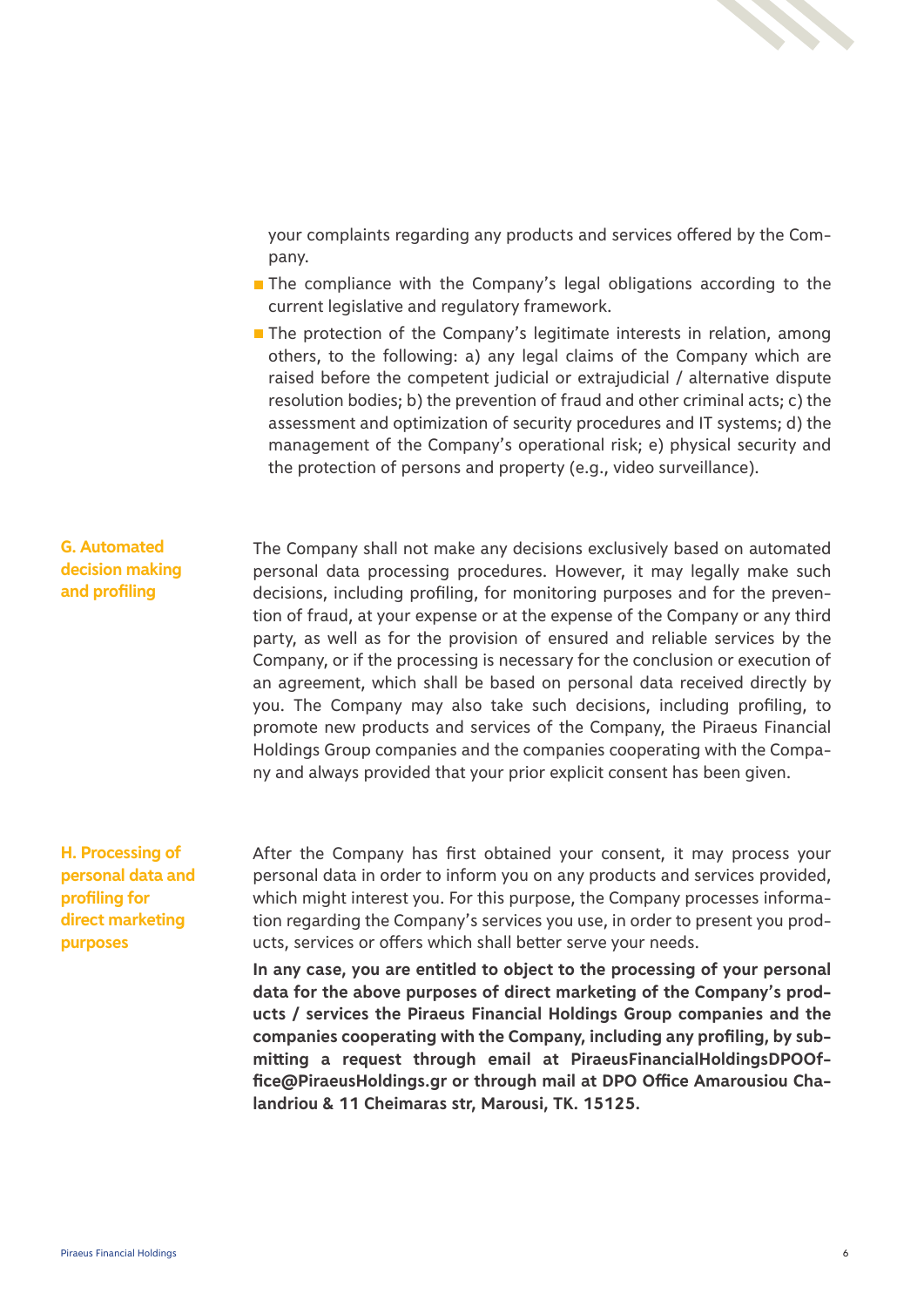

#### **I. Data retention period**

The Company shall retain your personal data for as long as it is provided for in each case, pursuant to the current applicable legal and regulatory framework, and in any case for a period of twenty (20) years after the last calendar day of the year when your respective business relationship with the Company ended. In case any request on your cooperation with the Company is not accepted and the conclusion of the agreement is not completed, the data will be retained for a period of five (5) years. In case of litigation, any personal data related to you shall be retained by all means until the end of the litigation, even if the above period of twenty (20) years has lapsed.

## **J. Who are the recipients of personal data**

Access to your personal data shall be awarded to the Company's business and operational units' employees, within the range of their responsibilities, as well as to the Piraeus Financial Holdings Group companies as part of the proper performance and execution of their contractual, legal and regulatory obligations, and to the respective statutory auditors of the Company and/or the Group.

The Company shall not transmit or disclose your personal data to third parties, except in case of:

■ Undertakings (domestic and foreign), to which the Company has partly or wholly assigned the processing of your personal data on its behalf, and which have assumed a confidentiality obligation towards the Company either (a) as part of the contractual relations between them, determining the subject, purpose, and duration of processing, the nature of personal data processed and the rights of the Company; or b) as part of their regulatory obligations to respect the principle of confidentiality, such as:

i. Credit Institutions, Payment Institutions.

ii. Associated undertakings, such as: Investment societes anonyms (AEPEYs), Mutual Fund Management Companies (AEDAKs), other financial organizations or bodies or any other Authorities (e.g., Central Securities Depository, Stock Exchanges, Capital Market Commission) in order to service your business relations regarding the provision of investment services.

iii. Transmission of data which is imperative for the institution of a business relationship or the execution of an agreement, or for the recovery of the Companys's claims in case of failure to comply with any obligations you assumed by means of an agreement you have concluded with the Company (e.g. transmission to cooperating lawyers, law firms, notaries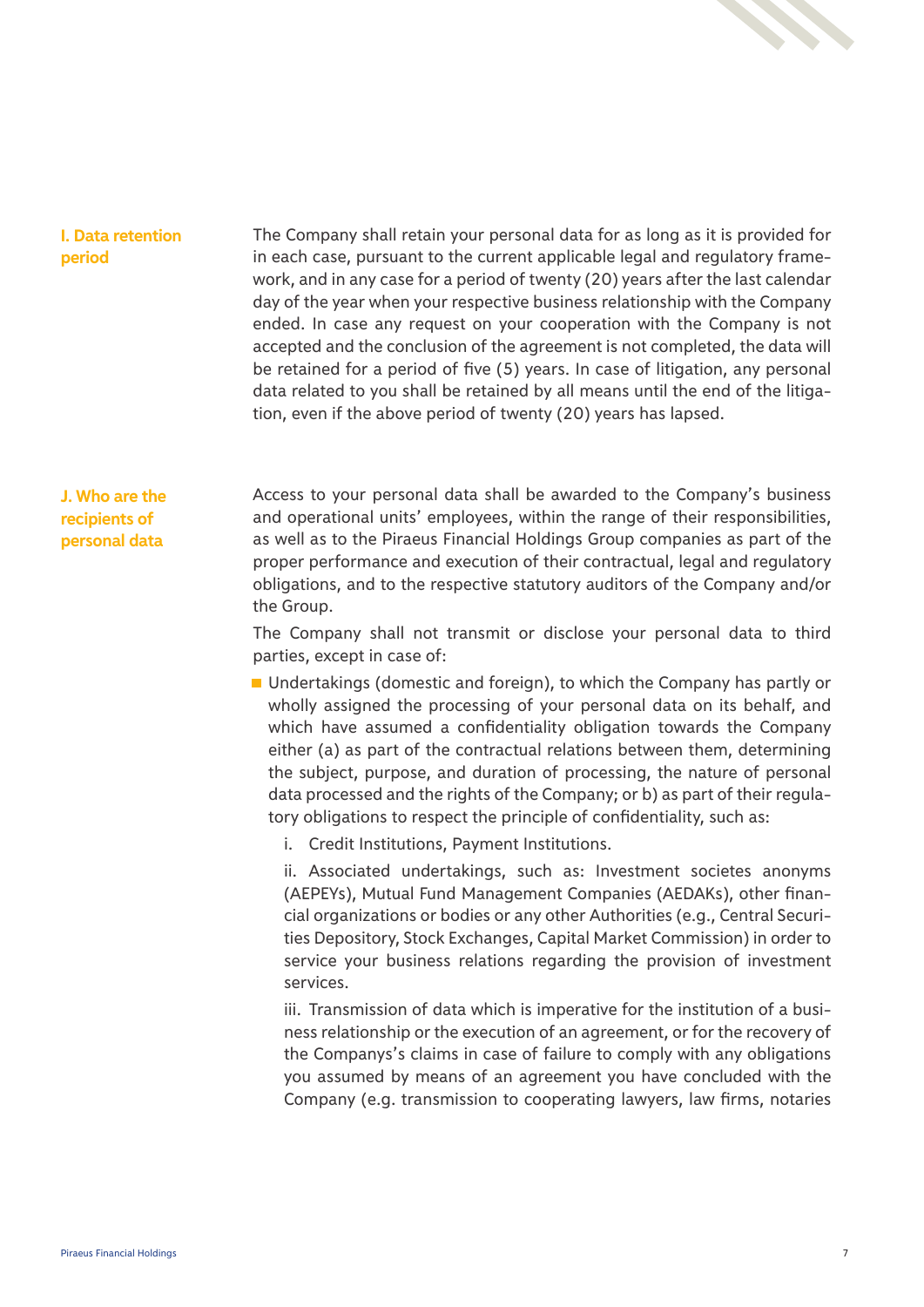

and court bailiffs).

iv. Companies engaged in the digitization and management (storage, destruction) of physical files.

v. Companies issuing and dispatching letters

vi. Companies engaged in the submission of property rights statements of the Company in regions which have been or shall be included in the National Cadastre.

vii. Companies cooperating with the Company for the participation in loyalty programs or for the promotion of the Company's products and services.

- $\blacksquare$  Undertakings / companies affiliated to the Company, within the meaning of Article 32 and Annex A of Law no. 4308/2014.
- Any transmission or disclosure, as required by the current statutory, legal and regulatory framework in general or a court judgment (transmission to judicial authorities, tax authorities, supervisory bodies, intermediaries).
- Judicial and Public authorities within the exercise of their duties.
- The Bank of Greece, the other national central Banks of the Eurosystem and the European Central Bank or any other supervisory or audit bodies within their legal duties.
- Real estate management companies, which operate legally and operate in accordance with applicable law.
- Companies providing virtual data room services in order to support and facilitate the management of trade relations carried out to serve legitimate processing purposes, in accordance with applicable law.
- Companies providing Cloud services.

The Company has lawfully ensured that any processors acting on its behalf shall meet all requirements and provide sufficient assurance regarding the implementation of the appropriate technical and organizational measures, so that the processing of your personal data occurs in a way that the protection of your data is ensured.

The Company shall not directly transmit your personal data to third countries or international organizations, unless said transmission is required pursuant to the current regulatory or legislative framework or if it is strictly necessary for the fulfillment of other lawful processing purposes and always under the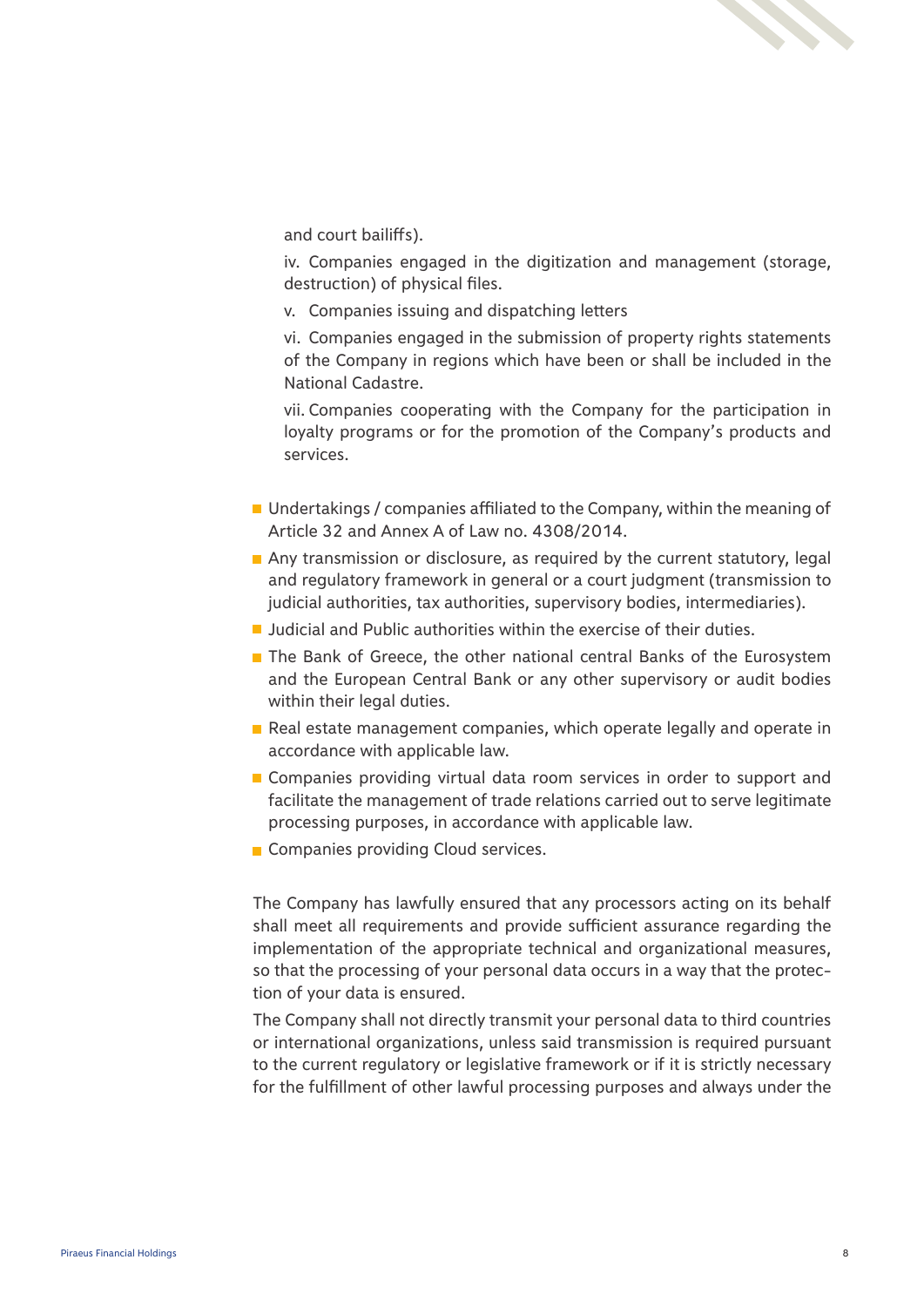

condition that it is based on valid legal processing bases, the provided conditions are met and an adequate level of protection is ensured, in accordance with the provisions of the GDPR

#### **K. Data subject rights** As personal data subject, you have the following rights:

**1. Right of access** to the personal data concerning you, provided that they are being processed by the Company, in its capacity as the controller, to the purposes of said processing, the categories of data and the recipients or categories of recipients (Article 15 GDPR).

**2. Right to rectify** inaccurate data and complete incomplete data (Article 16 GDPR).

**3. Right to erase** your personal data subject to the Company's obligations and legal rights to retain them, pursuant to the current applicable laws and regulations (Article 17 GDPR).

**4. Right to restrict** the processing of your personal data if either the accuracy of said data is contested or the processing is unlawful or the purpose of the processing was eliminated, and provided that there is no legitimate reason to retain them (Article 18 GDPR).

**5. Right to the portability** of your personal data to another controller, provided that the processing is based on your consent and is carried out by automated means. This right shall be exercised subject to the Company'slegal rights and obligations to retain the data and to perform a task which is carried out in the public interest (Article 20 GDPR).

**6. Right to object** on grounds relating to your particular situation, in case your personal data is processed to perform a task carried out for reasons of public interest or in the exercise of official authority vested in the Company or for the purpose of legitimate interests which are pursued by the Company or any third party.

## **L. How to exercise your rights and submit complaints**

All requests regarding your personal data and the exercise of your rights shall be dispatched in writing to: "Piraeus Financial Holdings, Data Protection Office (DPO)" and shall be sent either to email address PiraeusFinancialHoldingsDPOOffice@PiraeusHoldings.gr.gr or delivered to mail address Amarousiou Chalandriou & 4 Cheimaras str, Marousi, TK. 15125. The full details of the Data Protection Officer are posted on the Company's' website www.piraeusholdings.gr.